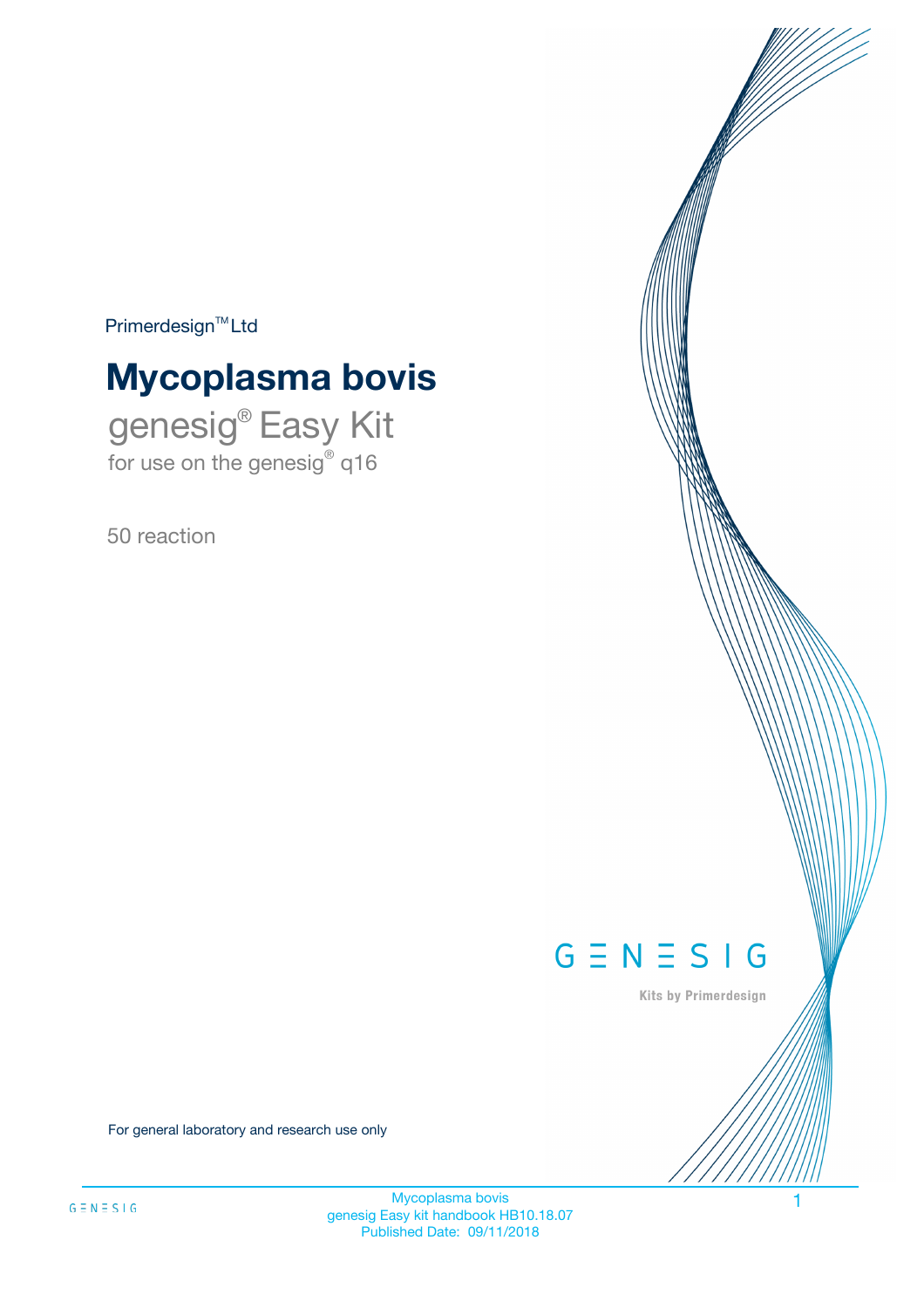# genesig® Easy: at a glance guide

#### **For each DNA test**

| Component              | <b>Volume</b> | Lab-in-a-box pipette |  |
|------------------------|---------------|----------------------|--|
| M.bovis reaction mix   | 10 µl         |                      |  |
| <b>Your DNA sample</b> | $10 \mu$      |                      |  |

#### **For each positive control**

| Component                 | Volume          | Lab-in-a-box pipette |  |
|---------------------------|-----------------|----------------------|--|
| M.bovis reaction mix      | 10 <sub>µ</sub> |                      |  |
| Positive control template | 10 <sub>µ</sub> |                      |  |

#### **For each negative control**

| Component            | Volume          | Lab-in-a-box pipette |  |
|----------------------|-----------------|----------------------|--|
| M.bovis reaction mix | 10 <sub>µ</sub> |                      |  |
| <b>Water</b>         | 10 <sub>µ</sub> |                      |  |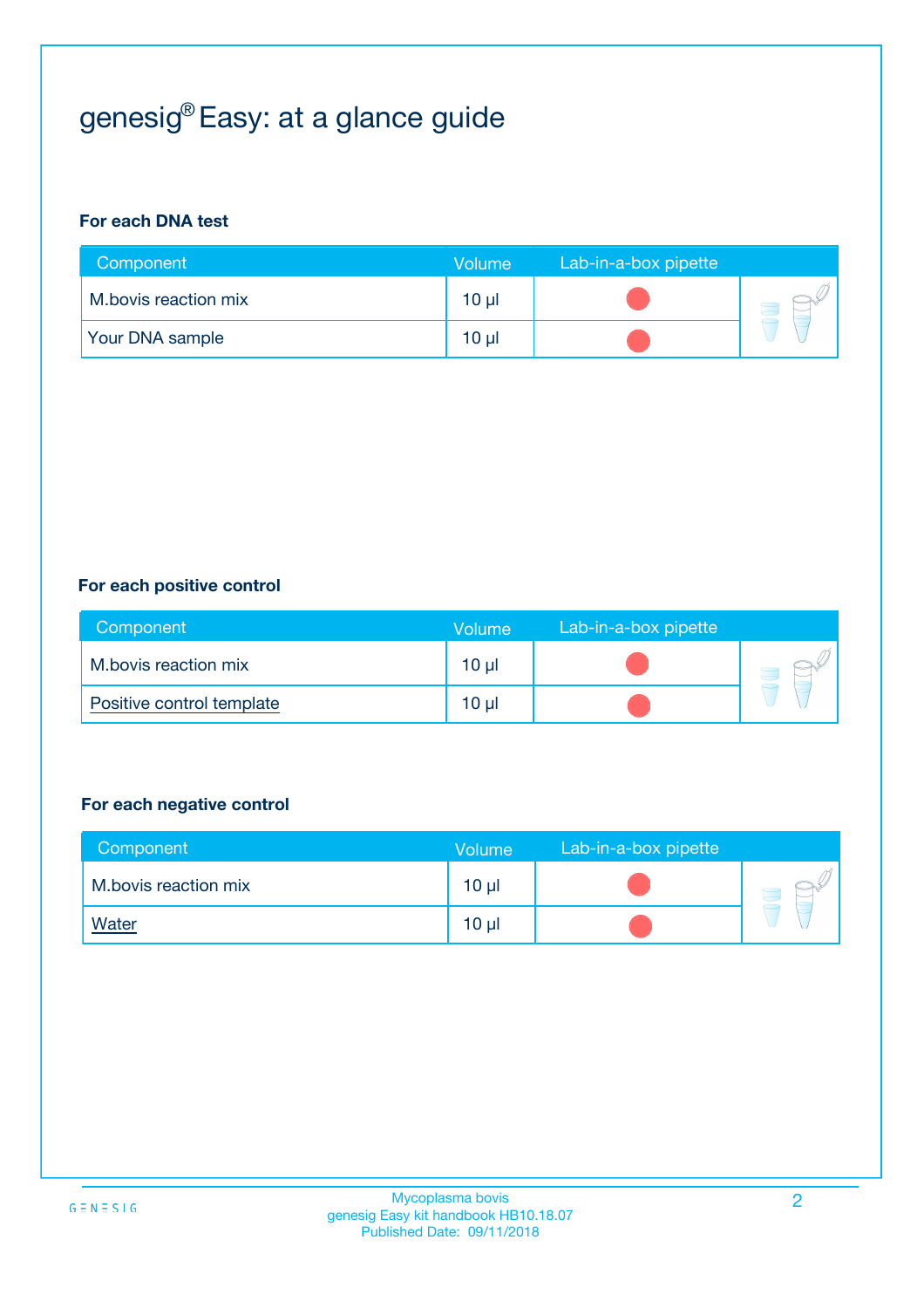# Kit Contents



## Reagents and equipment to be supplied by the user

#### **genesig® q16 instrument**

#### **genesig® Easy Extraction Kit**

This kit is designed to work well with all processes that yield high quality RNA and DNA but the genesig Easy extraction method is recommended for ease of use.

#### **genesig® Lab-In-A-Box**

The genesig Lab-In-A-Box contains all of the pipettes, tips and racks that you will need to use a genesig Easy kit. Alternatively if you already have these components and equipment these can be used instead.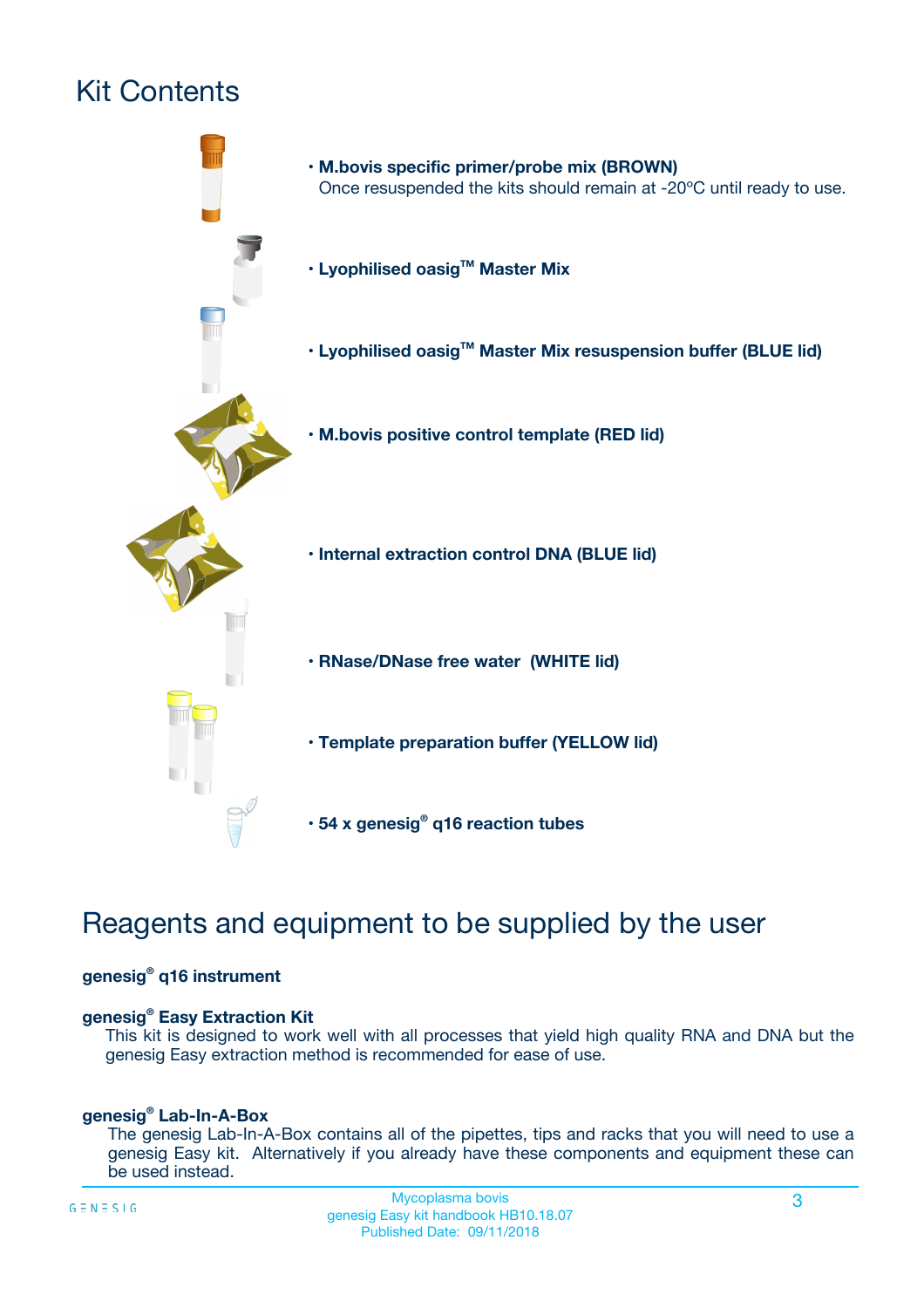## Step-by-step guide

### 1. Create your reaction mix



Use the blue pipette to transfer 500µl**\*** of the oasig Master Mix resuspension buffer into the tube of lyophilised oasig Master Mix and mix well by gently swirling. Then transfer all of that master mix into the brown tube labelled M.bovis primers/probe.

**\***Transfering 525µl of the oasig Master Mix resuspension buffer to your oasig Master Mix (instead of the 500µl recommended above) will enable you to take full advantage of the 50 reactions by accounting for volume losses during pipetting. In order to do so with the genesig Easy fixed volume pipettes use 1x blue, 2x red and 1x grey pipettes to make the total volume. Please be assured that this will not adversely affect the efficiency of the test.

Cap and shake tube to mix. A thorough shake is essential to ensure that all components are resuspended. **Failure to mix well can produce poor kit performance.**

Leave to stand for 5 minutes. Now your reaction mix is ready to use.

Store the reaction mix in the freezer from hereon.

#### Top tip

- Ensure that the reaction mix is mixed thoroughly before each use by shaking.
- **•** Once resuspended do not expose genesig Easy kit to temperatures above -20°C for longer than 30 minutes at a time.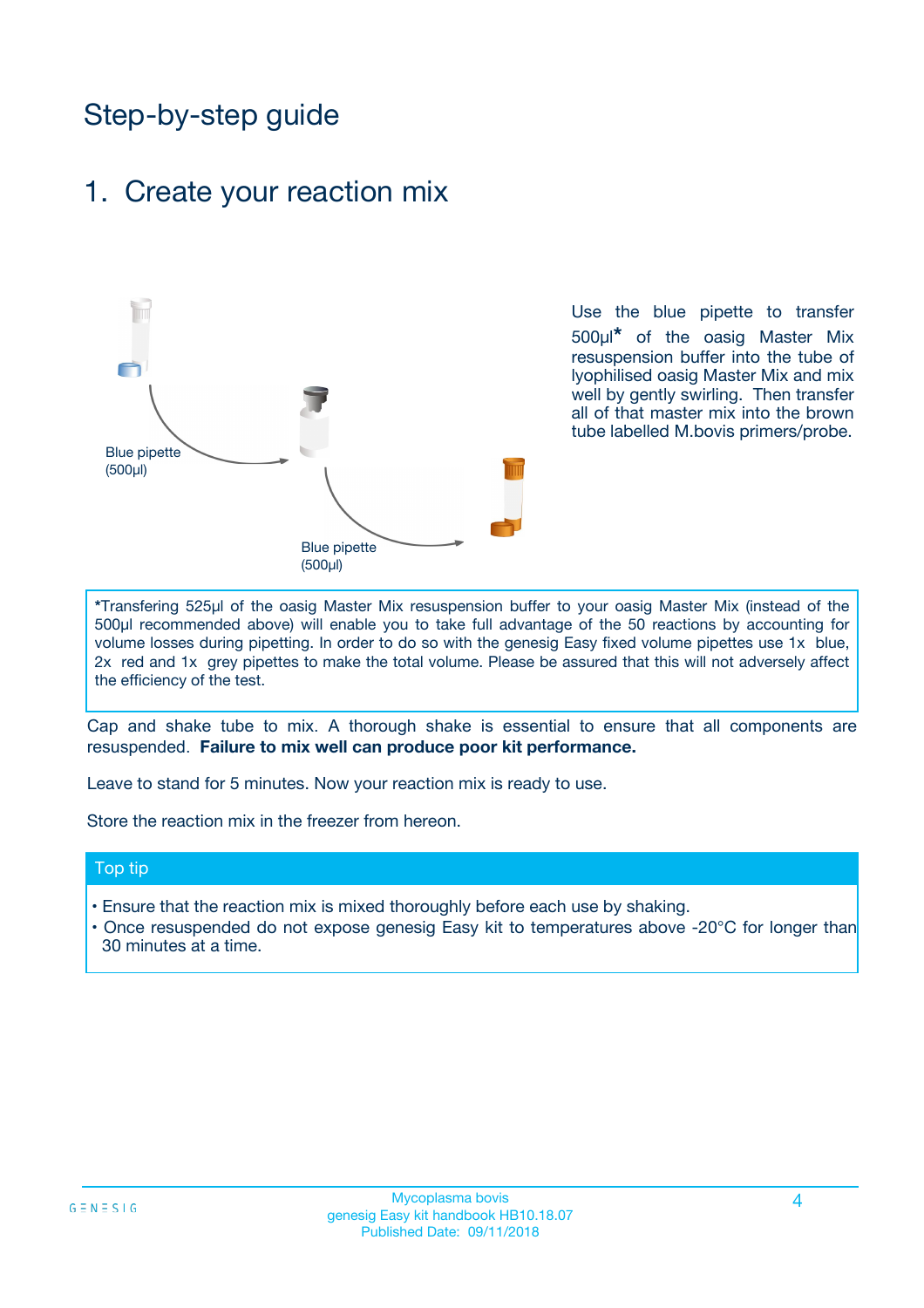# 2. Internal extraction control



Use the blue pipette to transfer 1000µl (2 x 500µl) of template preparation buffer into the Internal Extraction Control DNA tube. Cap and shake tube to mix.

Your kit contains Internal Extraction Control DNA. This is added to your biological sample at the beginning of the DNA extraction process. It is extracted along with the DNA from your target of interest. The q16 will detect the presence of this Internal Extraction Control DNA at the same time as your target. This is the ideal way to show that your DNA extraction process has been **successful.** 

#### **If you are using an alternative extraction kit:**

Use the red pipette to transfer 10µl of Internal Extraction Control DNA to your sample **after** the lysis buffer has been added then follow the rest of the extraction protocol.

#### **If you are using samples that have already been extracted:**

Use the grey pipette to transfer 5µl of Internal Extraction Control DNA to your extracted sample.

### 3. Add reaction mix to all reaction tubes



For every reaction to be run, use the red pipette to add 10µl of your M.bovis reaction mix to every tube.

#### Top tip

- Always pipette the reaction mix directly into the bottom of the tube.
- You can label the tube lids to aid your reaction setup but avoid labelling tube sides.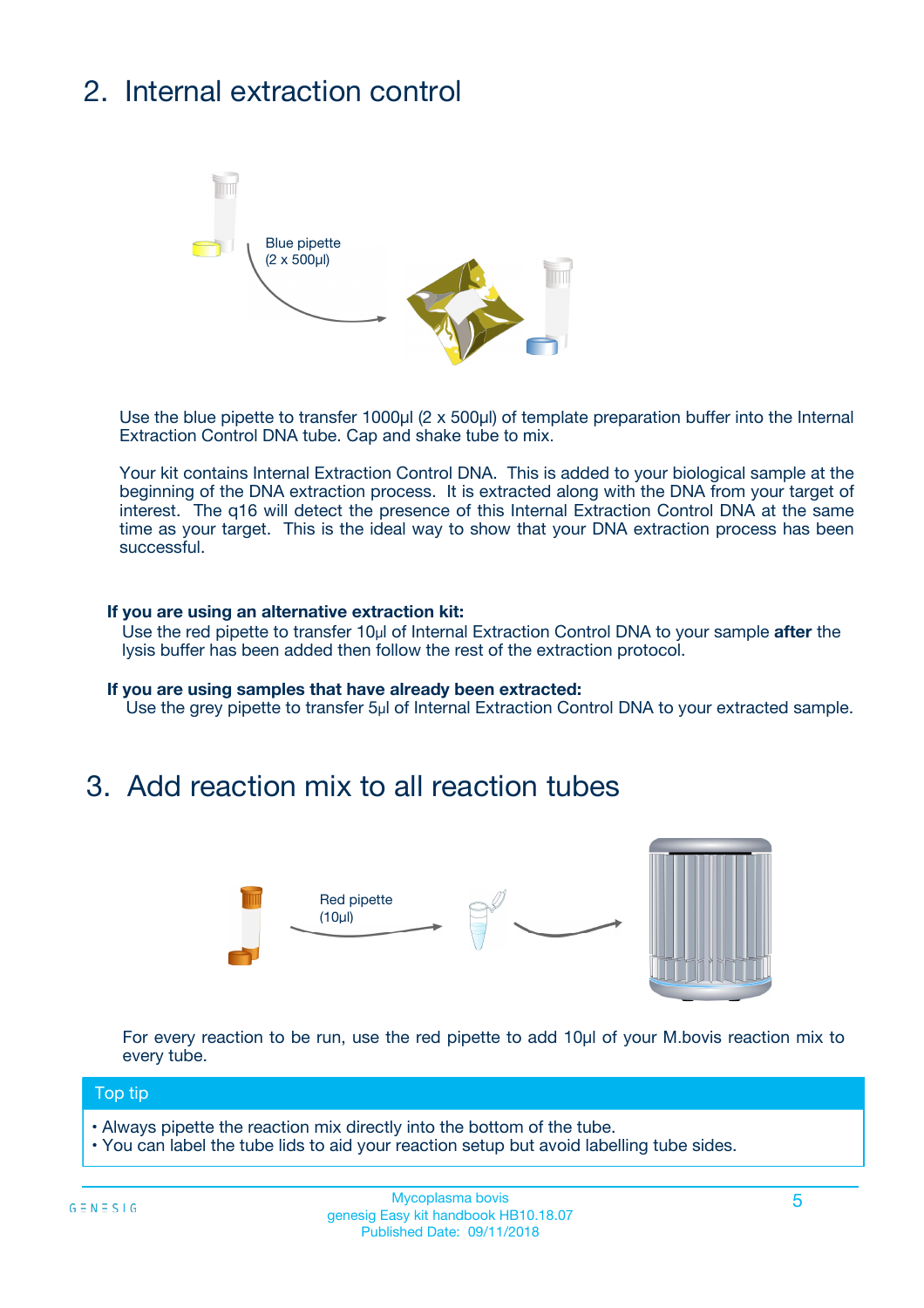## 4. Negative control



For each test you will require a negative control. Instead of DNA, water is used. This sample should typically prove negative thus proving that all of your positive samples really are positive.

To create a negative control reaction simply use the red pipette to add 10µl of the water to the required reaction tubes. Close these tubes after adding the water.

Because some genesig kit targets are common in the environment you may occasionally see a "late" signal in the negative control. The q16 software will take this into account accordingly.

#### Top tip

**•** Always add the water to the side of the tube to reduce the introduction of bubbles.

### 5. Set up a test



For each sample you wish to analyse, use the red pipette to add 10µl of your DNA sample to the required reaction tubes. Close these tubes after adding the sample. Always change pipette tips between samples.

#### Top tip

**•** Always add the DNA sample to the side of the tube to reduce the introduction of bubbles.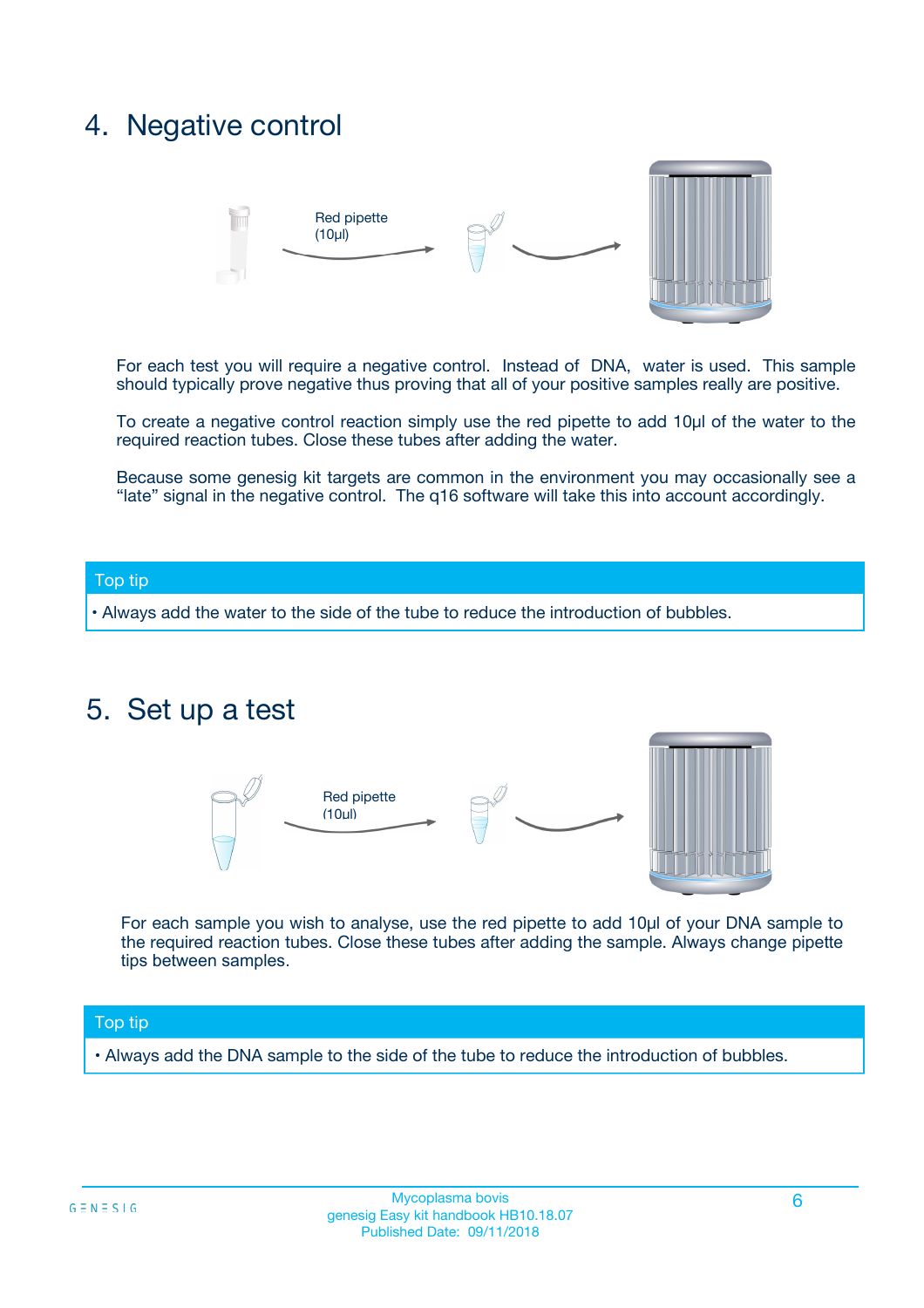## 6. Positive control



Use the blue pipette to transfer 1000µl (2 x 500µl) of template preparation buffer into the positive control template tube. Cap and shake tube to mix.

Each time you run a test you will require a positive control. This is a small portion of DNA from your target of interest. It serves two purposes:

1. It will always test positive so it shows that everything is working as it should be.

2. The q16 software knows how much DNA is present in the positive control. So it can automatically compare your sample of interest with the positive control to calculate the amount of target DNA in your sample.

To create a positive control reaction, simply use 10µl of the positive control instead of your DNA sample.



Take great care when setting up your positive control. The positive control template has the potential to give you a false positive signal in your other samples. Set positive controls up last after all other sample tubes are closed. Always change pipette tips between samples. You may even choose to set up positive controls in a separate room.

#### Top tip

**•** Always add the positive control to the side of the tube to reduce the introduction of bubbles.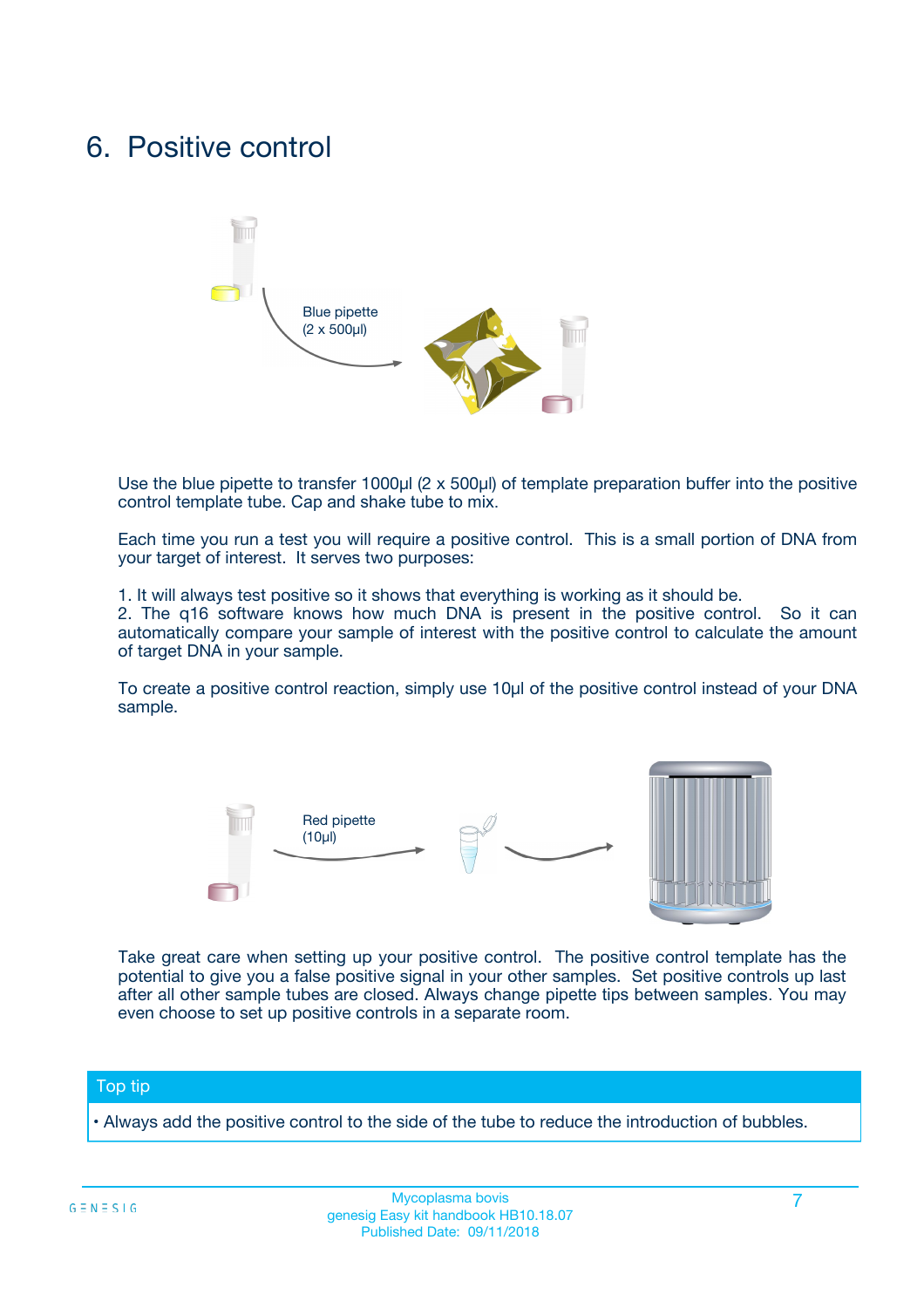# 7. Running the test

Place the tubes into the correct positions in your q16 as defined by the software, this may include positioning of empty tubes to ensure that the q16 lid is balanced. The run can then be started.

| genesig q16 PCR software - 1.2                                               |                                     | $\Box$                                                                                  |
|------------------------------------------------------------------------------|-------------------------------------|-----------------------------------------------------------------------------------------|
| Unsaved (New Experiment 2<br>$\vert \cdot \vert$<br><b>Open Experiments:</b> | <b>D</b> Open<br>Save<br>$\Box$ New | Save As<br><b>C</b> Close<br>$G \equiv N \equiv S \mid G$<br><b>&amp; Configuration</b> |
| Setup<br><b>Results</b><br><b>Stages:</b>                                    |                                     |                                                                                         |
| <b>Notes</b>                                                                 | Samples                             | <b>Tests</b>                                                                            |
| <b>Name and Details</b>                                                      | Color<br>Name                       | Note<br>Color<br>Note<br>Name                                                           |
| New Experiment 2017-10-26 11:06                                              | Sample 1                            | ع<br>条<br>Test 1                                                                        |
| Kit type: genesig® Easy Target Detection kit                                 | Sample 2                            |                                                                                         |
| Instrument Id.:                                                              | Sample 3                            | $\qquad \qquad \blacksquare$<br>$\qquad \qquad \blacksquare$                            |
| Run Completion Time:                                                         | Sample 4                            |                                                                                         |
| <b>Notes</b>                                                                 | Sample 5<br>A<br>v                  | $\triangle$<br>4<br>$\oplus$<br>₩                                                       |
| <b>Well Contents</b>                                                         |                                     | <b>Run</b>                                                                              |
| Pos.<br>Test                                                                 | Sample                              | <b>Run Status</b>                                                                       |
| Test 1<br>-1                                                                 | <b>Negative Control</b>             | $\blacktriangle$                                                                        |
| $\overline{2}$<br>Test 1                                                     | <b>Positive Control</b>             |                                                                                         |
| $\overline{\mathbf{3}}$<br>Test 1                                            | Sample 1                            | Show full log                                                                           |
| Test 1<br>$\overline{4}$                                                     | Sample 2                            |                                                                                         |
| 5<br>Test 1                                                                  | Sample 3                            | <b>Run Control</b>                                                                      |
| 6<br>Test 1                                                                  | Sample 4                            |                                                                                         |
| $\overline{7}$<br>Test 1                                                     | Sample 5                            |                                                                                         |
| 8                                                                            |                                     | $\triangleright$ Start Run<br>Abort Run                                                 |
| <b>JOD FURTY TUDE TO BUILDED IN</b>                                          |                                     | $\overline{\mathbf{v}}$                                                                 |

#### Top tip

- Before loading tubes into the q16, check for bubbles! Flick the bottom of the tubes to remove any bubbles that may have formed during the test setup.
- Apply centrifugal force with a sharp wrist action to ensure all solution is at the bottom of the reaction tube.
- When repeating a test you can use a previous file as a template by clicking 'open' then selecting File name > Files of Type > Experiment file as template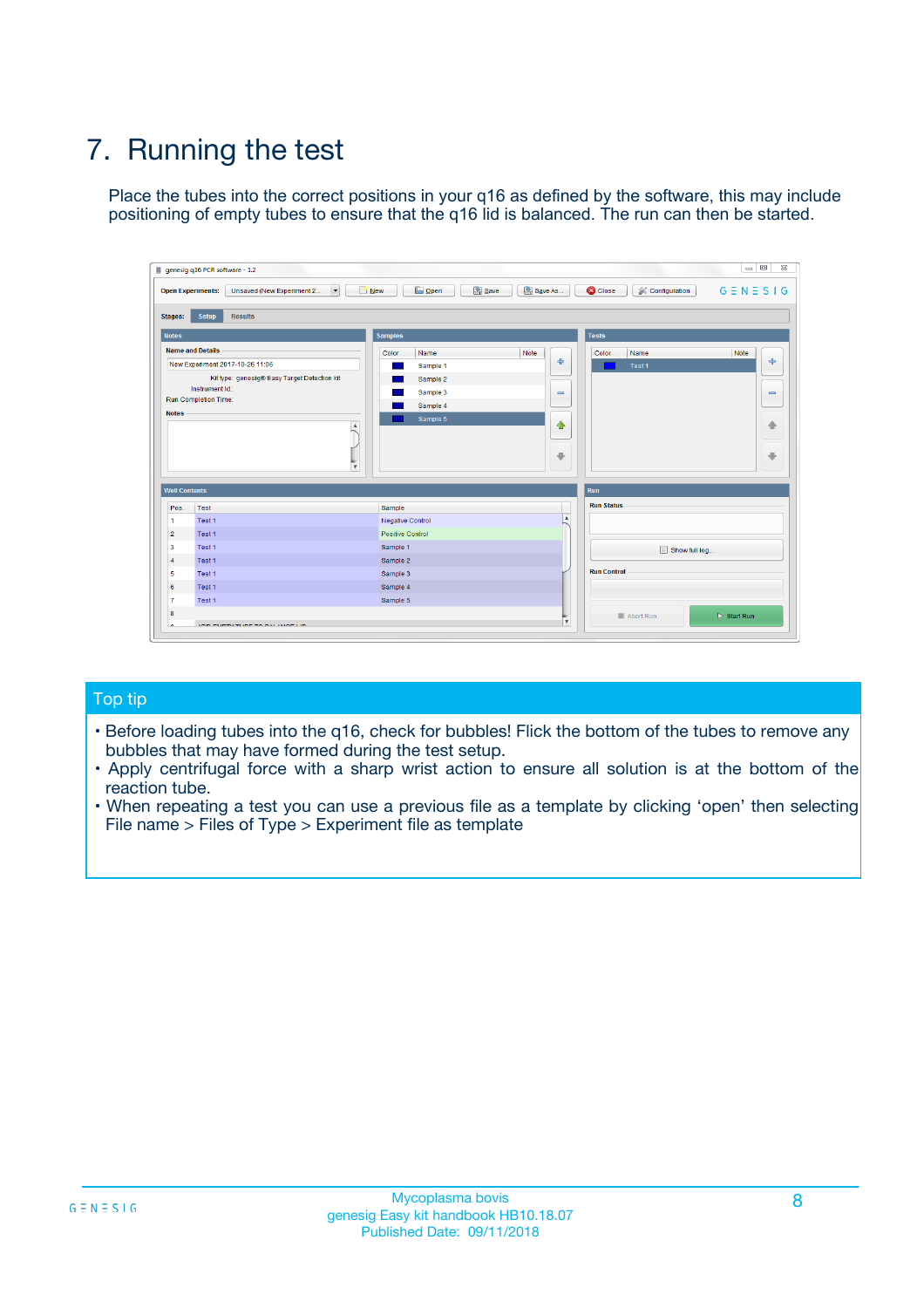## What do my results mean?

Analysis of your data is carried out automatically by the genesig q16. The following information is designed to help you fully understand a result or to troubleshoot:

### "Positive"

#### **Explanation**

Your sample has produced a positive result. Your target of interest is present and you can use the reported quantity.

"Negative"

#### **Explanation**

Your sample has produced a negative result. The target is not present in your sample.

### "Test contaminated"

#### **Explanation**

The Negative Control should be completely free of any DNA. If you see this error message it means that at some point during the setup, the Negative Control has been contaminated with DNA and has given a positive signal. This contamination has invalidated the test. The Positive Control and your test samples are both possible sources of contaminating DNA. The genesig q16 reaction tubes from previous runs will also contain very high amounts of DNA so it is important that these are carefully disposed of after the run is completed and NEVER OPENED. It may be the case that your kits have become contaminated which will lead to the same problem occurring repeatedly.

#### **Solutions**

1. Clean your working area using a commercial DNA remover solution to ensure the area is DNA free at the start of your run and re-run the test

2. If the problem persists then the kit has become contaminated and it will have to be discarded and replaced with a new kit. When you open the new kit, run a simple test to show that changing the kit has solved the problem. Prepare a test which includes only the Positive Control, the Negative Control and one 'mock sample'. For the 'mock sample' add water instead of any sample DNA. The result for the Negative Control and the mock sample should be negative indicating that contamination is no longer present.

#### **Preventive action**

An ideal lab set-up has a 'Clean area' where the test reagents are prepared and a 'sample area' where DNA samples and the Positive Control template are handled. The best workflow involves setting up all the test components (excluding the positive control template) in the clean area and then moving the tests to the sample area for sample and Positive Control addition. If this method is followed then the kit components are always kept away from possible sources of contamination. For extra security the Negative Control can be completely prepared and sealed in the clean area. All work areas should be decontaminated regularly with DNA remover.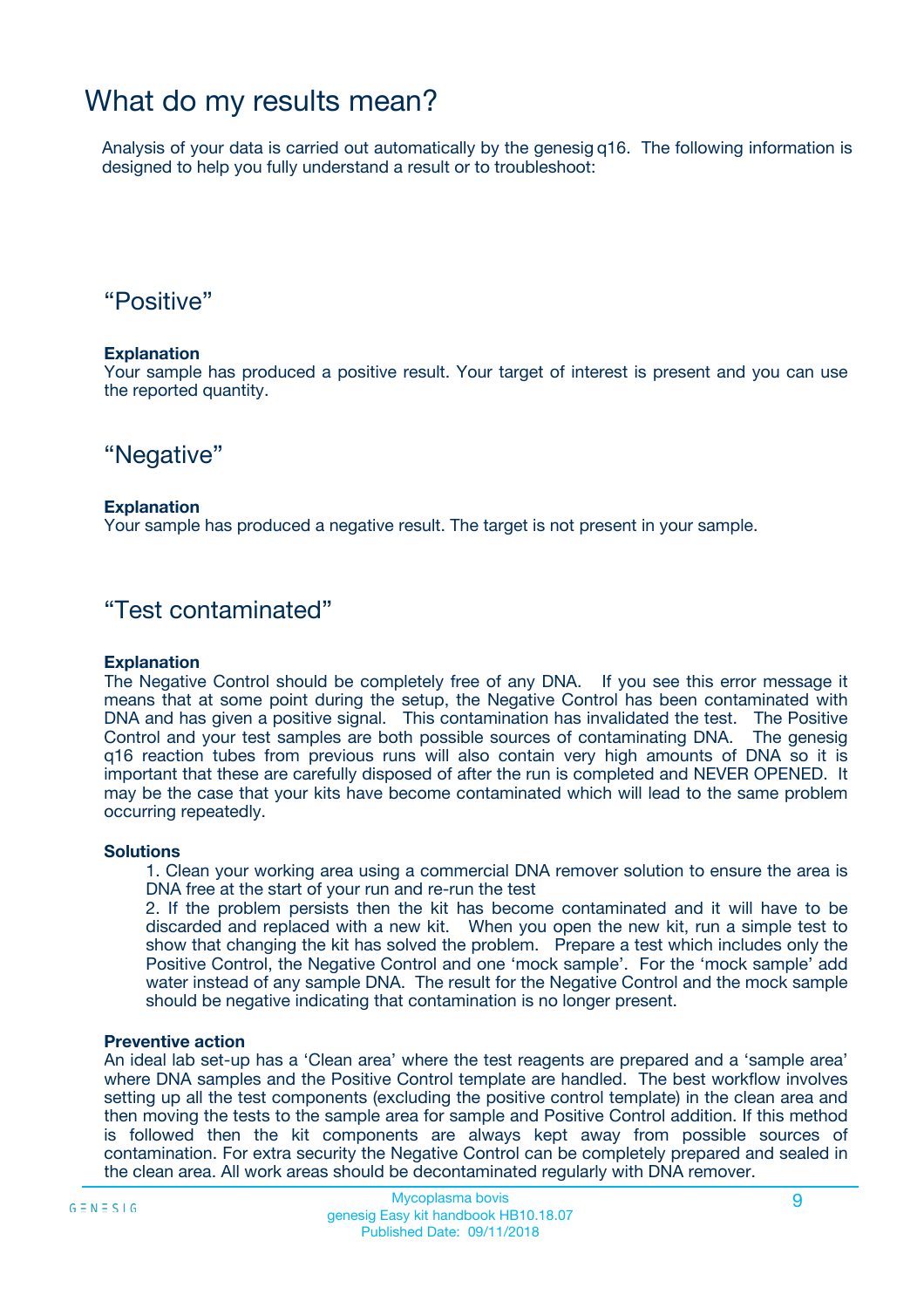### "Sample preparation failed"

#### **Explanation**

The test has failed because the quality of the sample was not high enough. The Internal Extraction Control component identifies whether the sample has been prepared correctly and is of suitable quality. This error message means that this quality control test has failed and the sample quality is not high enough for analysis.

#### **Solutions**

1. Check the sample preparation protocol for any user errors then repeat.

2. Poor quality samples can result from overloading the sample preparation protocol with too much starting material. Try reducing the amount of starting material then repeat.

3. Failing to add the Internal extraction Control DNA to your sample during the sample preparation protocol can also lead to a reported result of "sample preparation failed". Ensure that this step has not been overlooked or forgotten. If your samples are derived from an archive store or from a process separate from your genesig Easy extraction kit; you must add 5µl of Internal Extraction Control DNA into each 0.5ml of your sample to make it suitable for use on the q16.

### "Positive result, poor quality sample"

#### **Explanation**

The test is positive so if you are only interested in obtaining a 'present or absent' answer for your sample then your result is reliable. However, the test contains an Internal Extraction Control component that identifies if the sample is of high quality. This quality control test has failed and the sample is not therefore of high enough quality to accurately calculate the exact copy number of DNA present. If you require quantitative information for your sample then proceed with the solutions below.

#### **Solution**

For appropriate solutions, read the "Sample preparation failed" section of this handbook.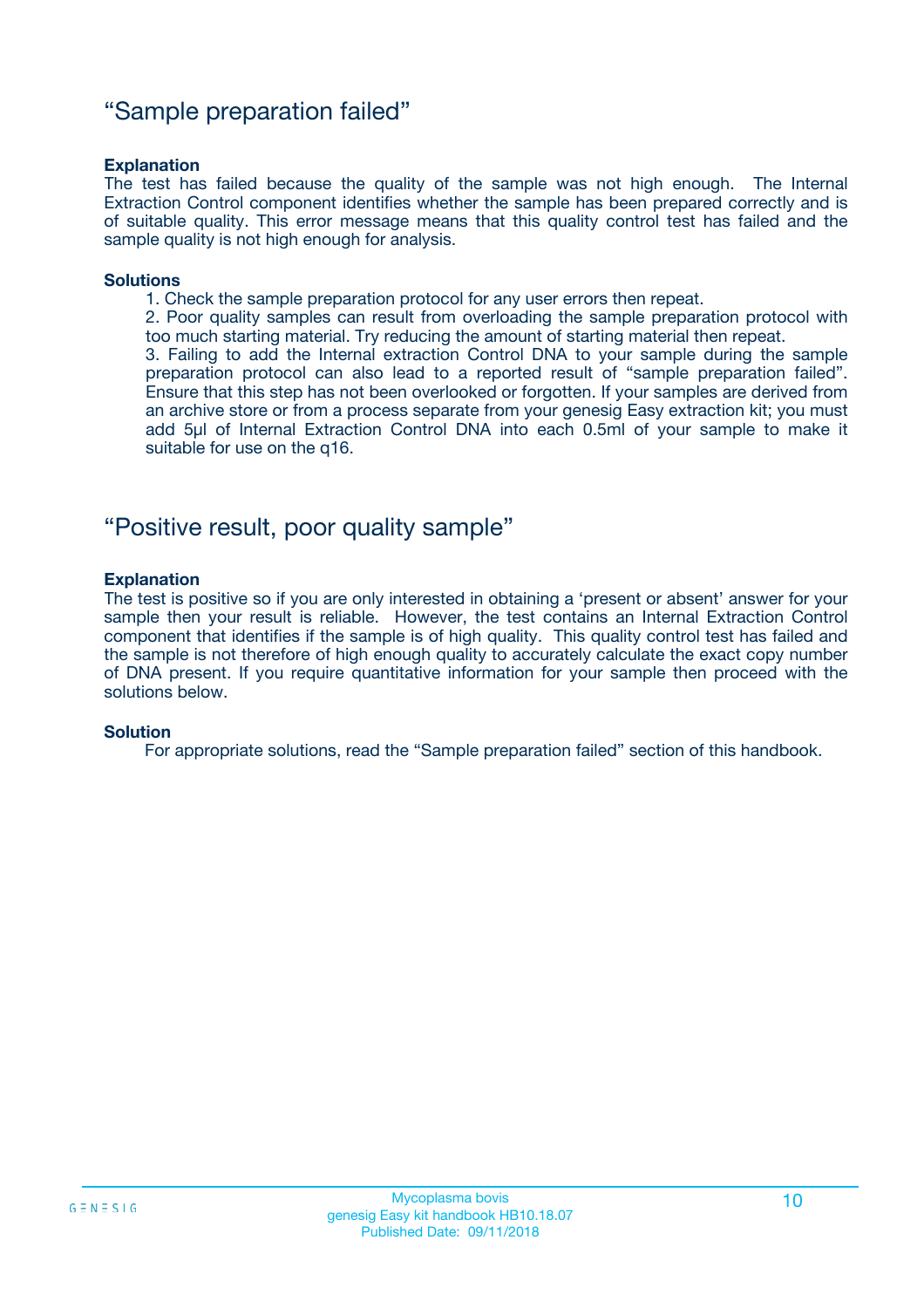### "Test failed"

#### **Explanation**

The test has failed because the Positive Control has not worked. The Positive Control is present to show that all aspects of the test are working correctly together. When this control test fails, the test as a whole is invalidated. This finding indicates that a problem has occurred in the reaction set-up part of the experiment and has nothing to do with sample preparation.

#### **Solutions**

- 1. Check the entire workflow and test set-up to look for any user errors, then repeat the test e.g. have the right colour pipettes and solutions been used with the correct tubes?
- 2. Ensure the positive and negative controls are inserted into the correct wells of your q16.

3. A component of the test may have 'gone off' due to handing errors, incorrect storage or exceeding the shelf life. When you open a new kit, run a simple test to show that changing the kit has solved the problem. Prepare a test which includes only the Positive Control, the Negative Control and one 'mock sample'. For the 'mock sample' add internal control template instead of any sample DNA. If the Positive Control works, the mock sample will now be called as a negative result.

### "Test failed and is contaminated"

#### **Explanation**

The Positive Control is indicating test failure, and the Negative Control is indicating test contamination. Please read the "Test Failed" and "Test contamination" sections of this technical support handbook for a further explanation.

#### **Solution**

For appropriate solutions, read both the "Test failed" and "Test contaminated" sections of this handbook.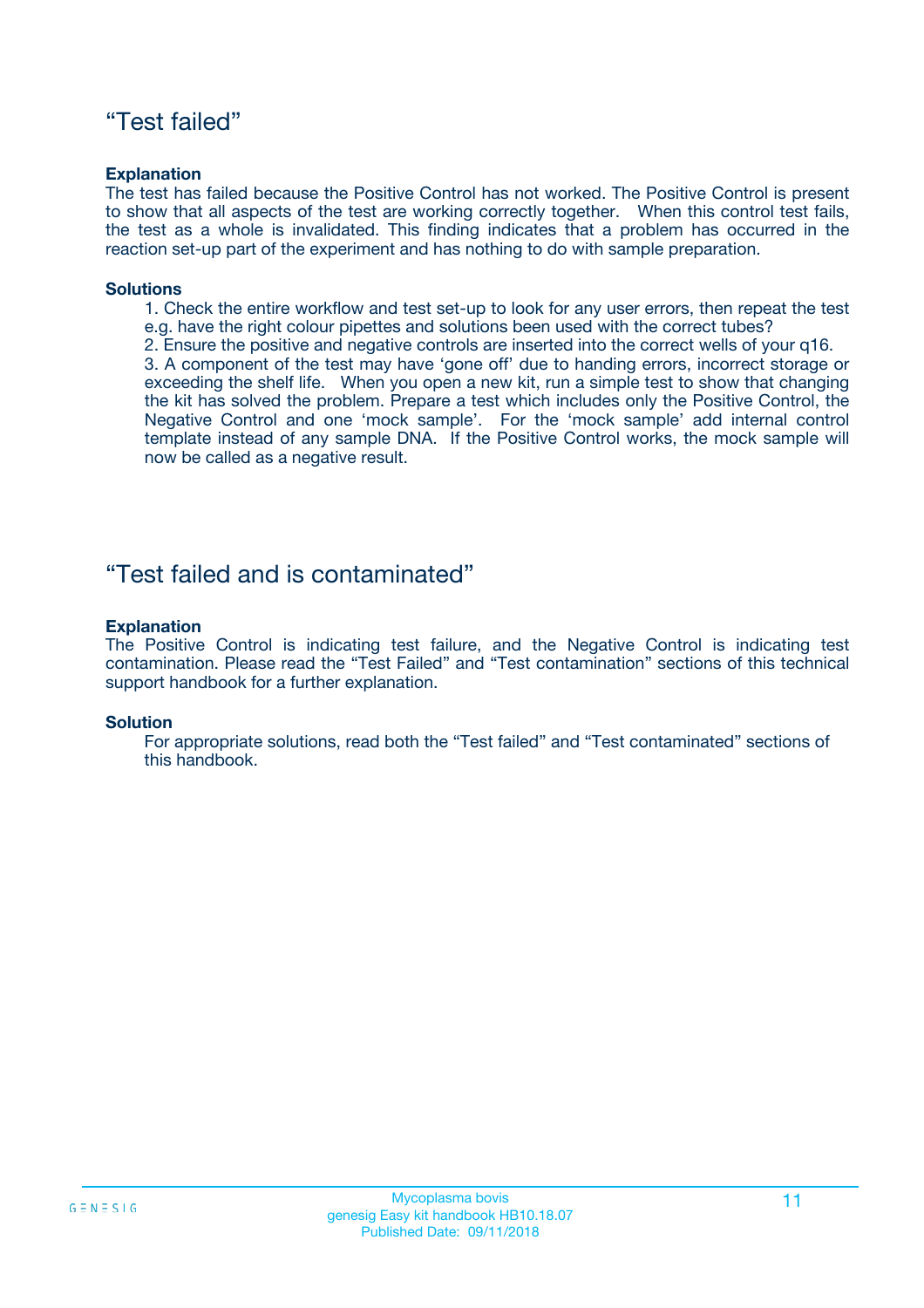# Mycoplasma bovis

Mycoplasmas are small, wall-less bacteria which cause disease in all major species of animals, including man. They are members of the class Mollicutes which also includes acholeplasmas, ureaplasmas, hemoplasmas and spiroplasmas. There are more than 120 named Mycoplasma species. The majority of Mycoplasma species are host specific and are not zoonotic.

In the UK Mycoplasma bovis is a major contributor to calf pneumonia and is the main Mycoplasma species identified from sick cattle in the UK.

However it is also associated with mastitis in cows, arthritis, meningitis, eye infections, abortion and infertility.

Diagnosis at AHVLA is carried out by serological testing (eg ELISA) though the molecular qPCR method is faster and as reliable.

Antibiotic studies on M. bovis have shown that many antibiotics are not effective in vitro and this includes the macrolides, lincosamides and tetracyclines, with some fluoroquinolones becoming less effective. The results of these in vitro tests is reflected in the field situation where M. bovis is difficult to treat.

An autogenous M. bovis vaccine appears to be effective though an isolate must be obtained from the affected farm and the vaccine is made for use solely on that farm.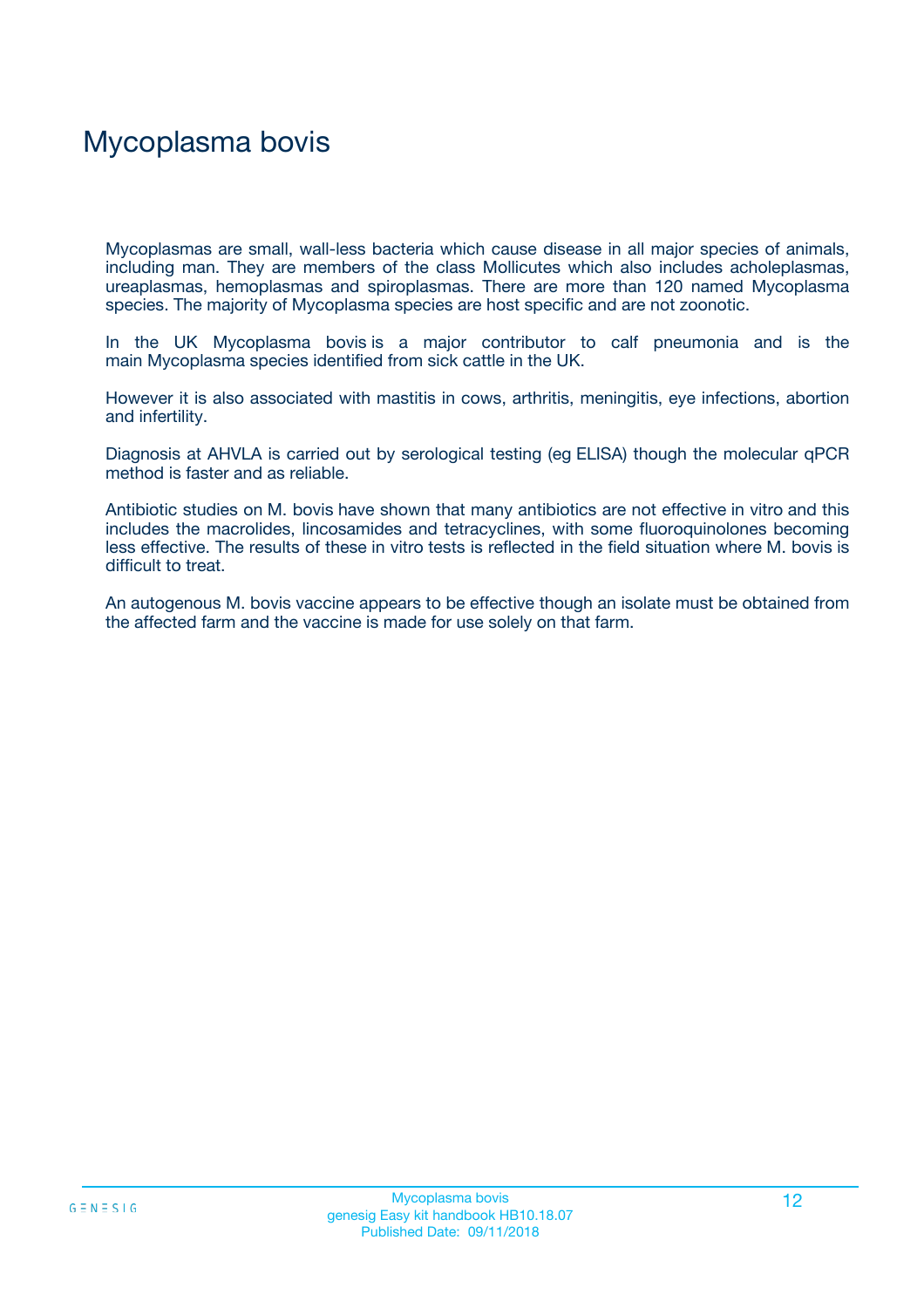## **Specificity**

The Primerdesign genesig Kit for Mycoplasma bovis (M.bovis) genomes is designed for the in vitro quantification of M.bovis genomes. The kit is designed to have a broad detection profile. Specifically, the primers represent 100% homology with over 95% of the NCBI database reference sequences available at the time of design.

The dynamics of genetic variation means that new sequence information may become available after the initial design. Primerdesign periodically reviews the detection profiles of our kits and when required releases new versions.

If you require further information, or have a specific question about the detection profile of this kit then please send an e.mail to enquiry@primerdesign.co.uk and our bioinformatics team will answer your question.